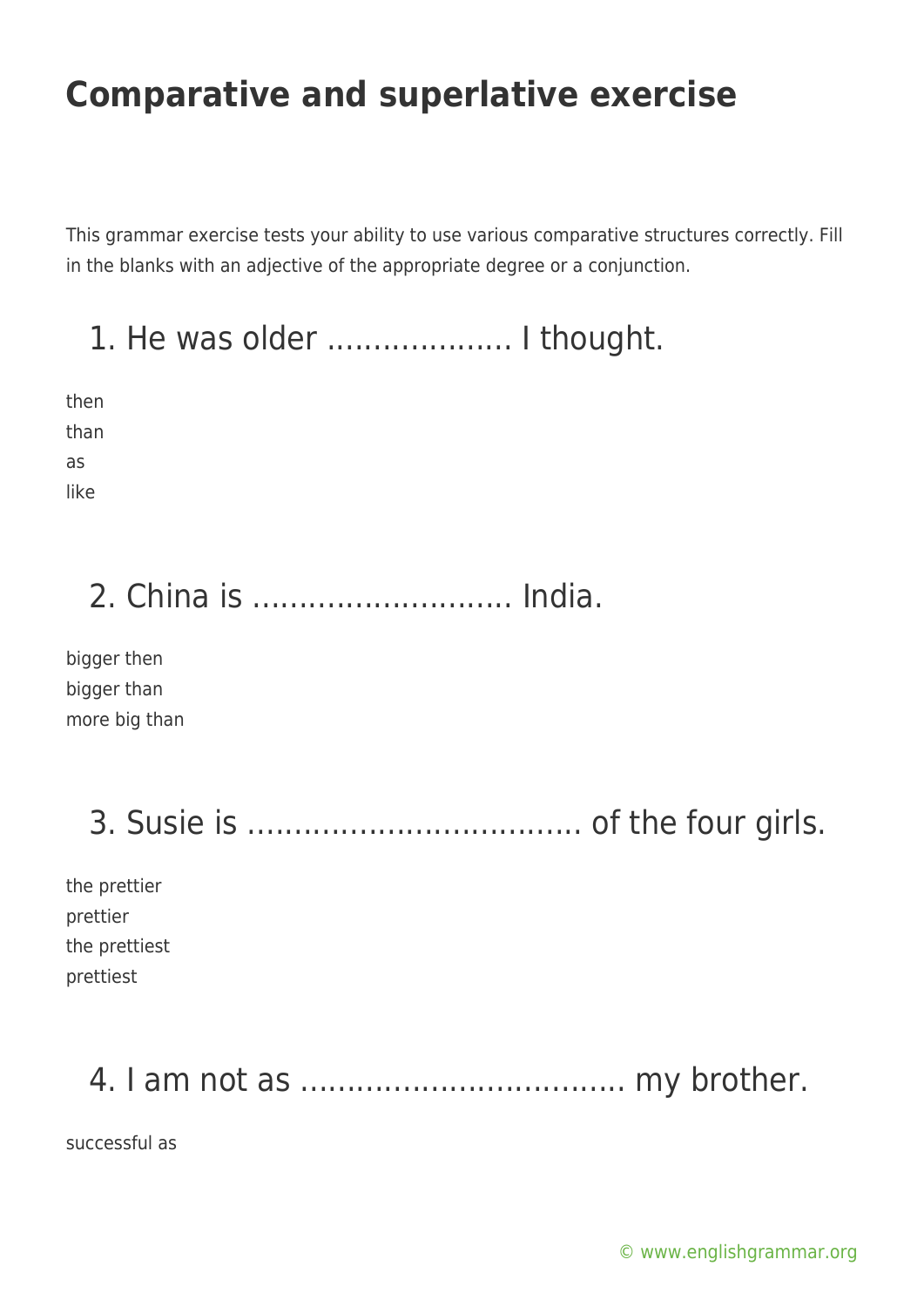successful so successful than more successful than

### 5. That was the ................................ thing to do.

stupid funnier funny funniest

#### 6. It was ...................................... gift I have ever received.

most expensive the most expensive the more expensive

#### 7. For .................................. information, please visit our website.

further farther Either could be used here

[© www.englishgrammar.org](https://www.englishgrammar.org/)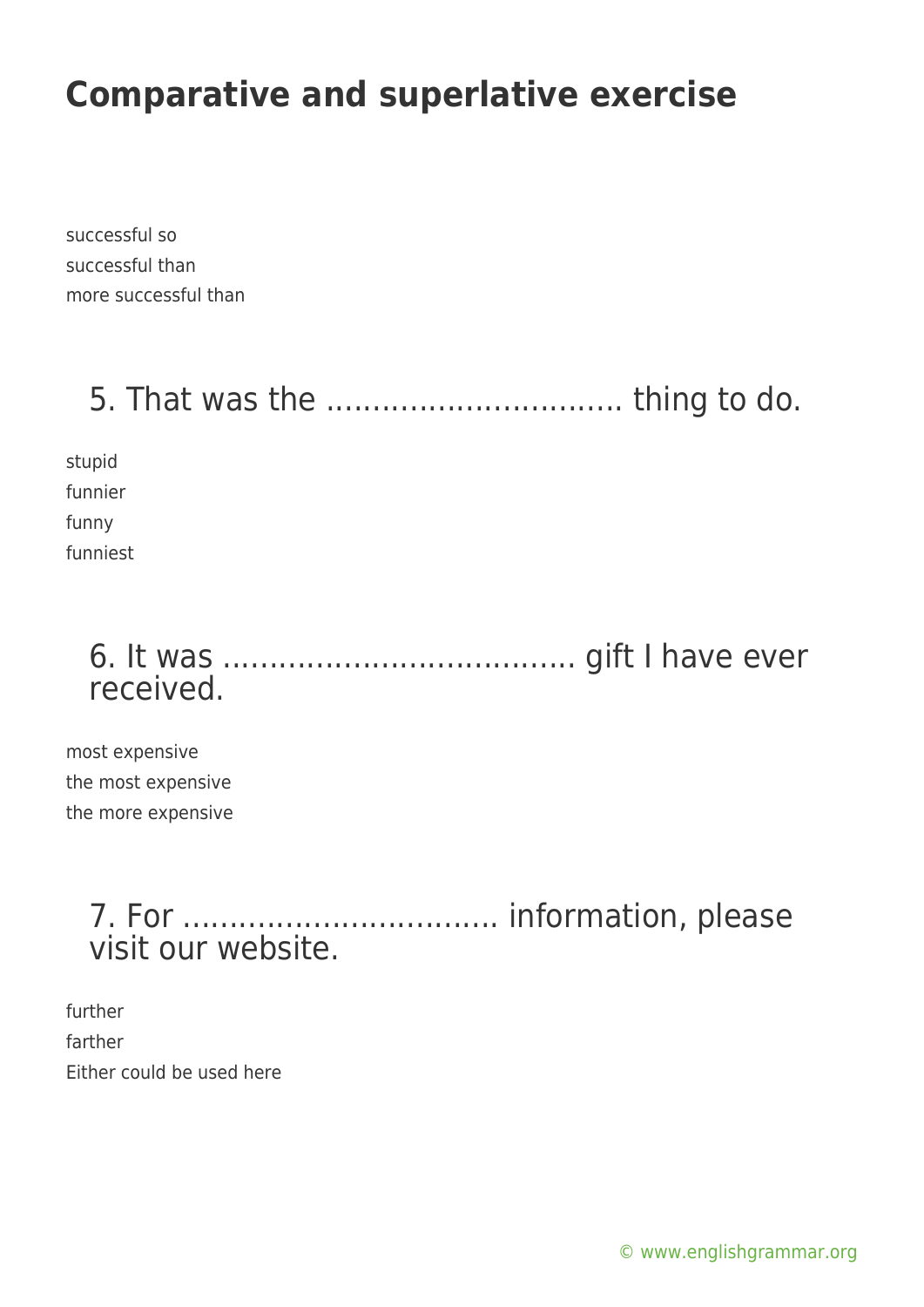8. She owns a ............................. collection of antiques.

fine finer finest

#### 9. It was ............................... than I was expecting.

cheap cheaper cheapest

#### 10. They are both good girls, but I think Mary is the .................. of the two.

good

better

best

gooder

#### 11. This is the ................................ kitchen I have ever seen.

filthy